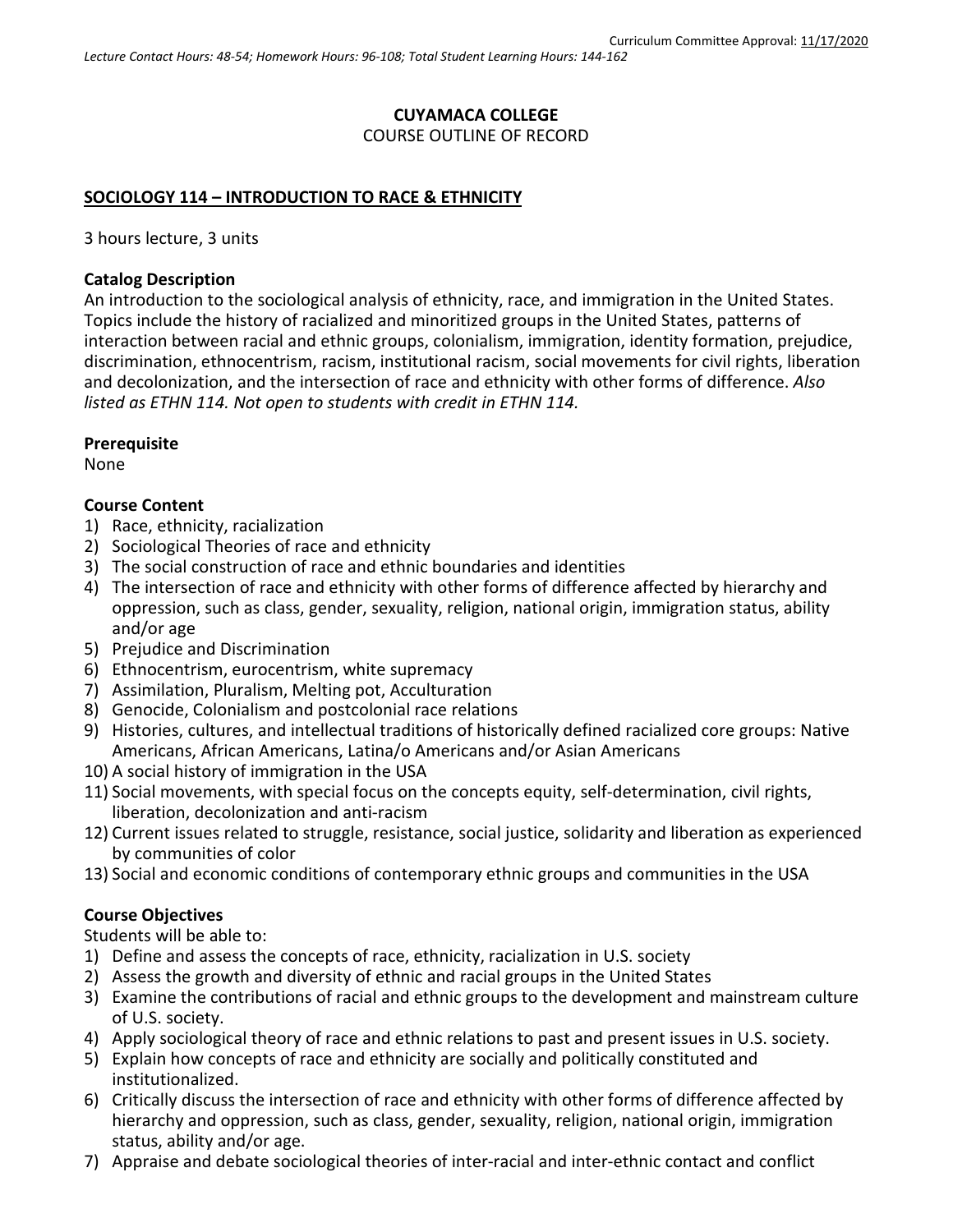- 8) Analyze and articulate the concepts of prejudice, discrimination, ethno-centrism, eurocentrism, and white supremacy.
- 9) Identify and evaluate how racialized groups have coped with and struggled against prejudice, individual and institutionalized forms of discrimination, ethnocentrism, eurocentrism, and white supremacy.
- 8) Evaluate historical and contemporary government policy and practice regarding racialized and minoritized groups.
- 9) Examine critical events in the histories, cultures and intellectual traditions, with special focus on the lived-experiences, social struggles, agency and group-affirmation of the following four historically defined racialized core groups: Native Americans, African Americans, Latina/o Americans and Asian Americans.
- 10) Compare and contrast the major demographic patterns of immigrant groups who entered the U.S.
- 13) Assemble sociological tools and information to assess, understand and describe how struggle, resistance, social justice, solidarity and liberation as experienced by communities of color are relevant to current issues.
- 14) Analyze and articulate concepts of equity, self-determination, liberation, decolonization and antiracism
- 15) Explain the importance of race and ethnicity in the creation of politico-cultural artistic expressions and movements.

# **Method of Evaluation**

A grading system will be established by the instructor and implemented uniformly. Grades will be based on demonstrated proficiency in the subject matter determined by multiple measurements for evaluation.

- 1) Quizzes and exams that measure students' ability to recognize, describe, explain and provide examples of the various topics, information and issues related to race and ethnicity.
- 2) Written analysis of controversial issues in which students are required to analyze, interpret and weight the impact of race, ethnicity and socio-historical contexts on group relations.
- 3) Group or individual projects or research papers that require students to solve practical real-world issues of inter-racial and/or inter-ethnic conflict.
- 4) Interactive group activities, in which students analyze, discuss and draw conclusions about racial and ethnic group relations.
- 5) Field-based exercises requiring students to report how research methods are used to study race, ethnicity and/or inter-racial and inter-ethnic group relations.

# **Special Materials Required of Student**

None

**Minimum Instructional Facilities** Smart classroom

# **Method of Instruction**

- 1) Lecture and discussion
- 2) Group activities
- 3) Multimedia presentations

# **Out-of-Class Assignments**

- 1) Reading assignments
- 2) Writing assignments
- 3) Field-based exercises